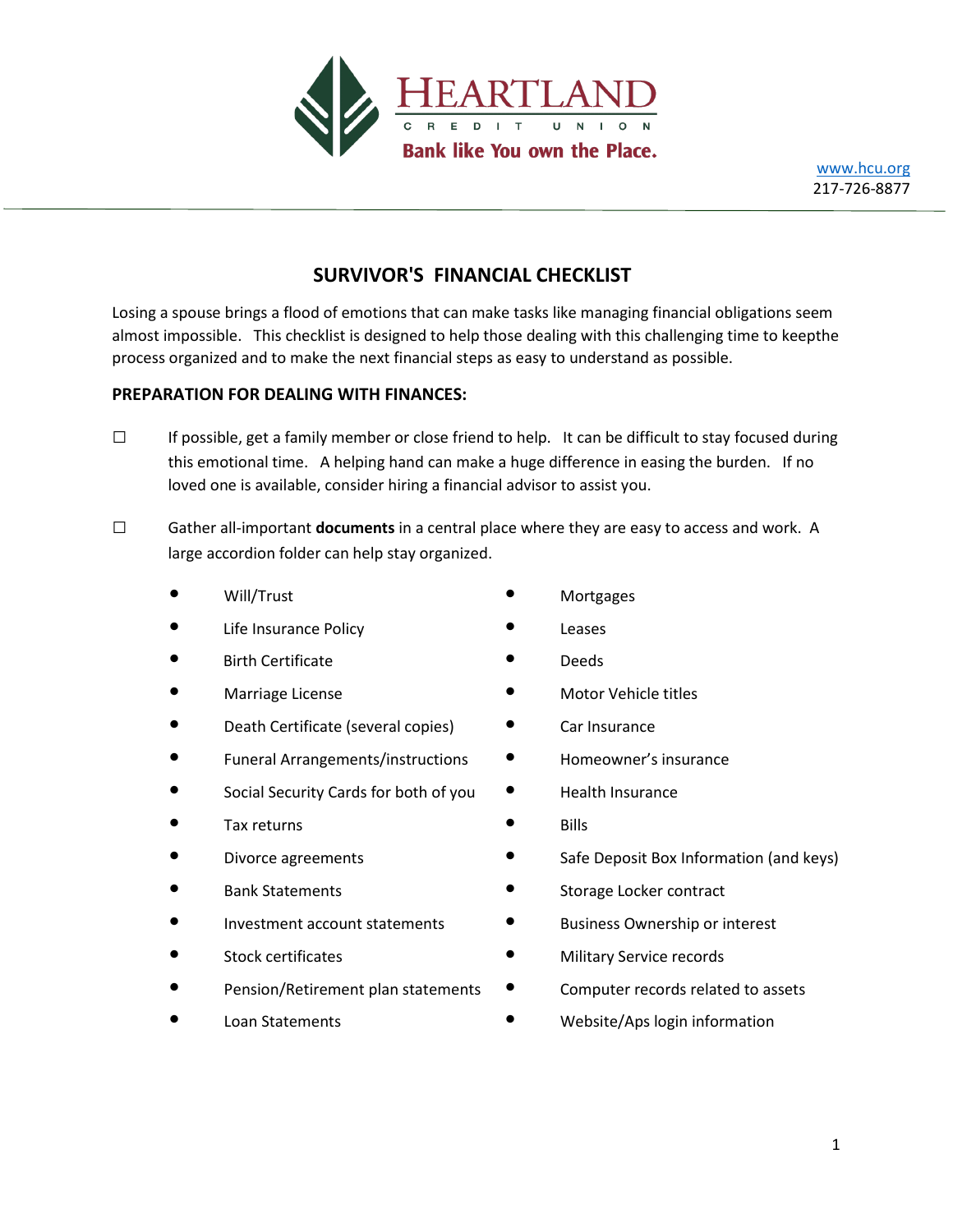

#### **FIRST ACTION ITEMS**

- $\square$  Contact a funeral home to make arrangements for funeral preparations and payment.
- $\square$  Ask the funeral director to help you get 12 certified copies of the death certificate, or contact the County Clerk's office yourself to get them. There is usually a small charge for this. The funeral director will help you get a copy of the death certificate, if you have not done so.
- □ Arrange for someone to be at your house **during the funeral**, since burglars read obituaries and funeral notices to target empty homes
- □ If applicable, contact your spouse's **employer** to let them know of the passing. Speak with the employer's Human Resources department directly so they can provide you with any paperwork that needs to be completed. Keep in mind that you may be due money because of your spouse's accrued vacation or sick time. Also, if you or your children were covered through your spouse's medical insurance, ask about options for continuing the coverage if you are interested in doing so.
- $\square$  Contact an attorney to begin a review of your spouse's will, or if there is no will, to discuss how the probate process will work. The attorney should also be able to help you understand whether or not your spouse's estate will cover any existing debts that were just in your spouse's name, or if not, what your liability will be for those debts going forward. The attorney will file the will with probate court to have it approved.
- $\square$  Make sure you have a plan in place for all of your bills. If you were not responsible for bills, research where were on automatic payment and which need to be paid manually. Have all the bills put in your name. For the first few months, it can help to draw up or print out a bills checklist to put on the refrigerator or other prominent place. If you are not able to pay all the bills immediately, contact your creditors about the possibility of delaying payments due to the circumstances.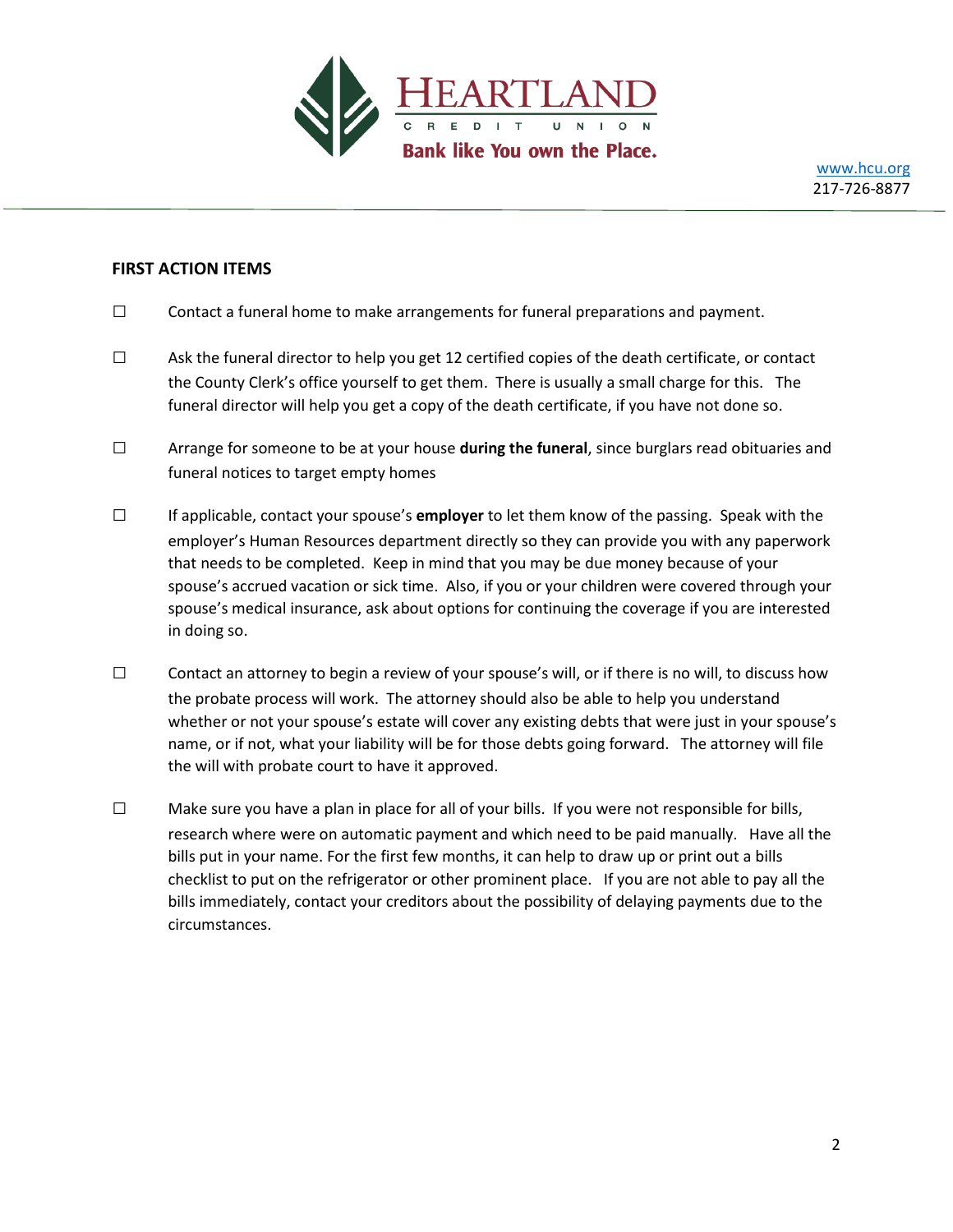

### **NEXT ACTION ITEMS**

- □ Contact all **credit unions and banks** your spouse had accounts with to change the accountholder information.
- □ Contact any **financial advisors** or administrators of investment or retirement accounts your spouse had to begin the process of assigning assets to beneficiaries. Confer with a financial advisor before cashing out any investments.
- □ If an active **life insurance policy** was in place, contact the provider. It can take several weeks to receive funds, so try to get started as soon as possible. It is also a good time to evaluate what life or disability coverage you will needs going forward.
- □ Contact providers of all other **insurance policies-** auto, homeowner's, credit card, accident, etc. – to let them know of the passing and to close or change the name on the policy.
- □ Check with your spouse's **former employers** to see if they have any life insurance policies or other benefits for your spouse, such as pension.
- □ If your spouse was listed as **beneficiary** on your will, insurance policies, bank accounts or retirement plan, change these designations.
- □ Contact any **creditors** to remove your spouse's name on any joint accounts and to close any accounts that were in the spouse's name only. Destroy any cards that were issued in your spouse's name. If you have long-term joint accounts that have remained in good standing, try to keep them open since they can help you maintain a positive credit history. This will depend on the creditor's internal policy. Let creditors know if debts will be paid by your spouse's estate, or if not, how they will be handled (your lawyer can help you with preparing this information). If you had been paying for credit card insurance, ask the creditor how that will assist you.
- $\square$  Send a letter to each of the three major credit bureaus to get copies of your spouse's credit reports to ensure you are aware of all existing debts. In your letter, include:
	- Date
	- Your name
	- Your address
	- Your relation to the deceased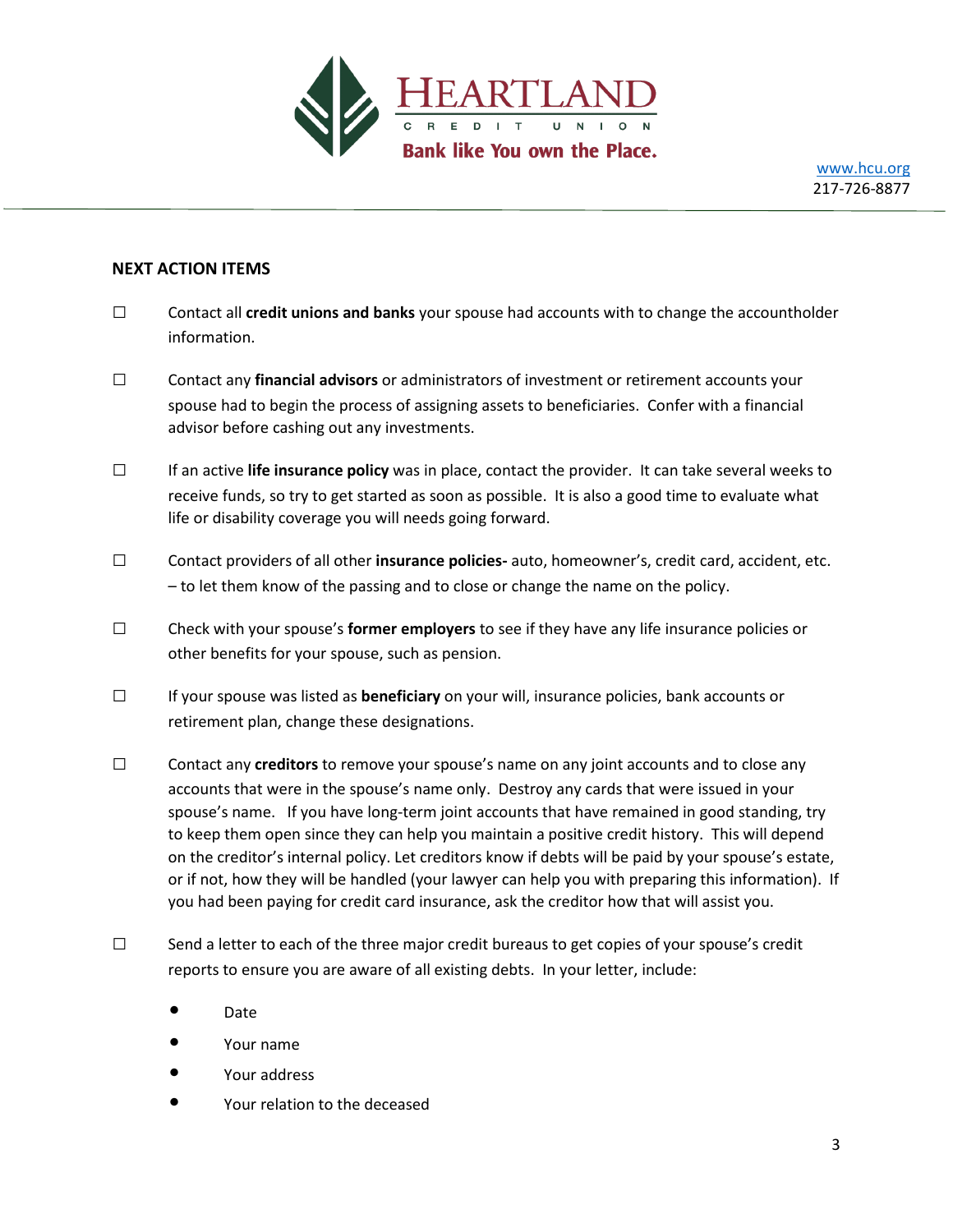

- Your signature
- Deceased's date of death
- Deceased's date of birth
- Deceased's place of birth
- Deceased's Social Security Number
- Deceased's addresses for the past five years
- A request that the deceased's credit report be mailed to you.
- A request that the following be listed on the credit report: "Deceased- Do not issue credit."
- Copy of marriage certificate
- Copy of death certificate

Mail separate letters to:

Equifax Equifax Information Services LLC Office of Consumer Affairs P.O. Box 105169 Atlanta, GA 30348

Experian P.O. Box 9701 Allen, TX 75013

Trans Union (TU) P.O. Box 6790 Fullerton, CA 92834

- □ Update the name listing on any **deeds or titles**, such as your home or your vehicles. Contact your state's Department of Motor Vehicles for the title changes to vehicles.
- □ Contact the **Social Security Administration** to see if you are eligible to receive benefits. Be sure to let them know you are calling regarding spousal and survivor benefits.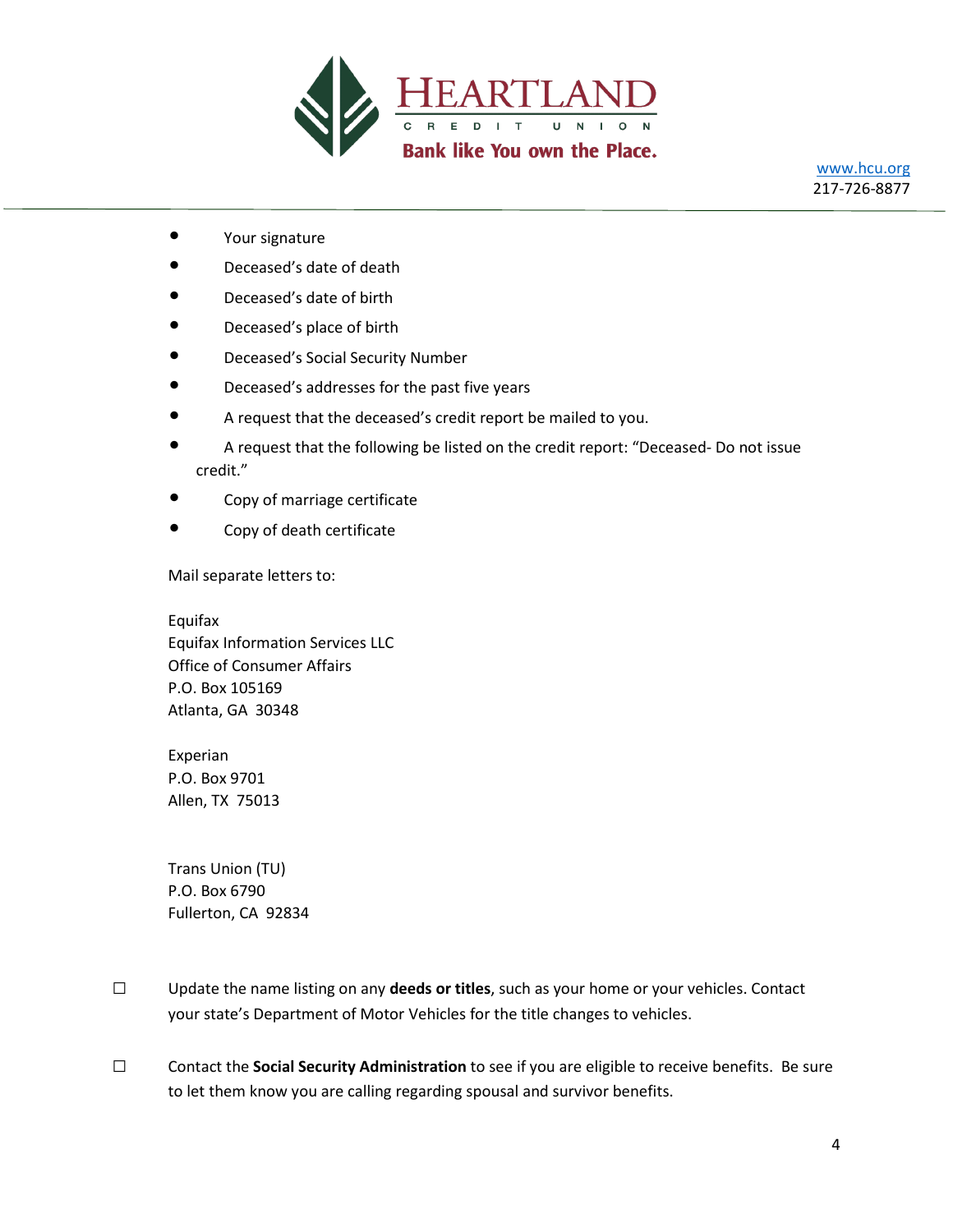

- □ If your spouse was in the military, contact the **Veteran's Administration** to learn what benefits you might be due.
- □ Notify the **US Post Office** for forwarding of mail.
- □ Cancel the spouse's **driver's license**.
- □ Notify the **Elections board** of the death.
- □ Cancel any **websites/app logins** and all **social media accounts**
- □ If your spouse belonged to a **labor union**, contact the union to see if they offer an assistance.
- □ If an illness or medical care preceded your spouse's passing, file a claim for the medical bills with your spouse's **health insurance provider**.
- □ Keep in mind that **taxes** for your spouse will still need to be filed for the year of death and any taxes due will need to be paid. Since there could be estate taxes or other complicated issues to deal with, it is best to contact a tax professional to assist you.
- □ If you have a child who is in college, contact the school's **financial aid office** since you may qualify for more assistance.
- □ Cancel any clubs or memberships for your spouse, such as gyms or professional organizations.
- □ If your spouse had any business ownerships or interests, contact the attorney who handled your spouse's business affairs to learn what steps need to be taken to handle any transaction. Also, contact any business clients your spouse may have been working with or for.